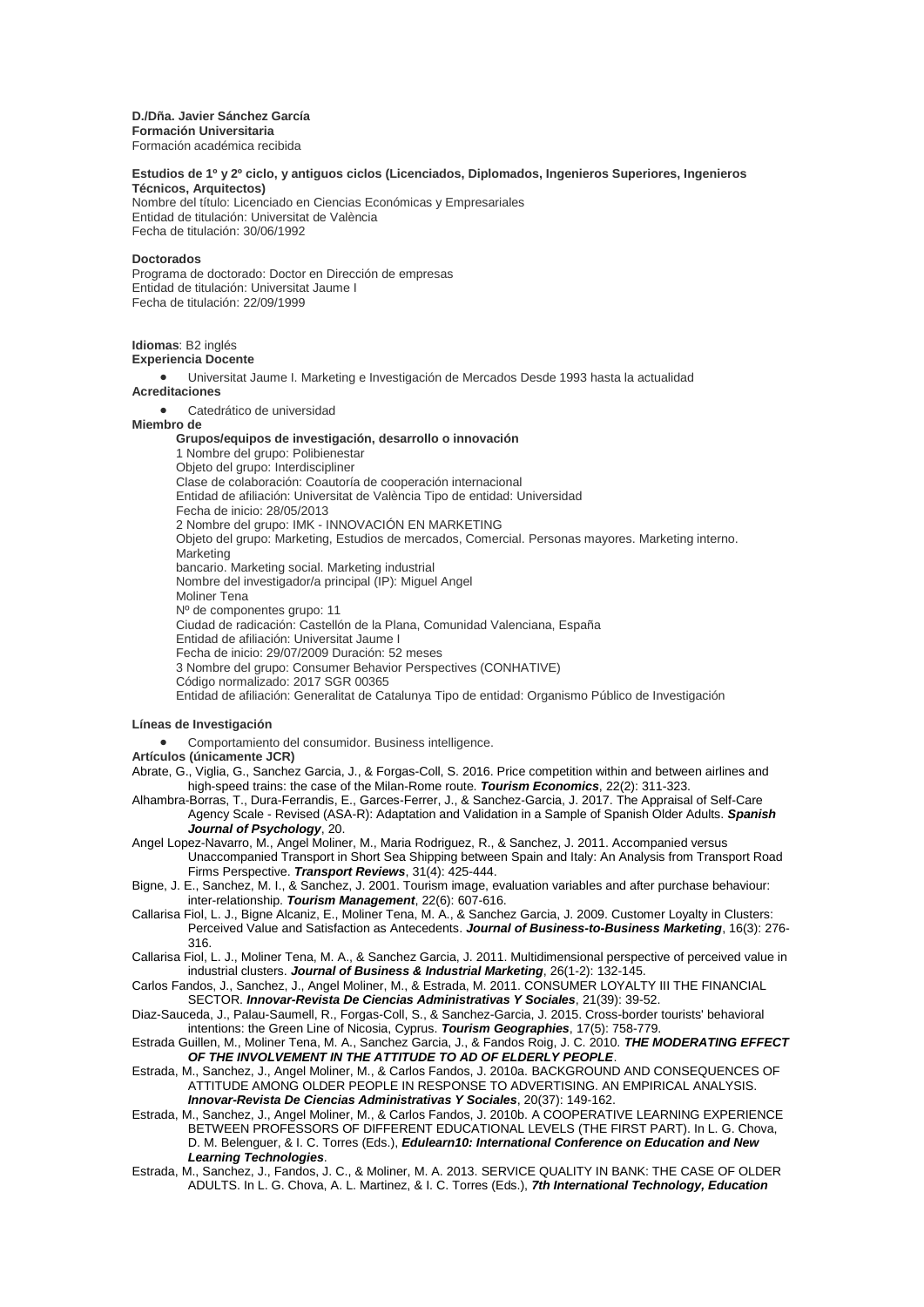*and Development Conference*: 4580-4585.

Fandos Roig, J. C., Sanchez Garcia, J., & Moliner Tena, M. A. 2009. Perceived value and customer loyalty in financial services. *Service Industries Journal*, 29(6): 775-789.

- Fandos Roig, J. C., Estrada Guillen, M., Sanchez Garcia, J., & Moliner Tena, M. A. 2010a. *ORA PROBLEM-BASED LEARNING EXPERIENCE: I BANK MARKETING CONFERENCE: FINANCIAL CRISIS, WHAT HAPPENS NOW?*
- Fandos Roig, J. C., Estrada Guillen, M., Sanchez Garcia, J., & Moliner Tena, M. A. 2010b. PROBLEM-BASED LEARNING METHODOLOGY AS A STRATEGY TO IMPROVE TRANSVERSAL COMPETENCES. In L. G. Chova, D. M. Belenguer, & I. C. Torres (Eds.), *Edulearn10: International Conference on Education and New Learning Technologies*: 1242-1248.
- Forgas, S., Moliner, M. A., Sanchez, J., & Palau, R. 2010. Antecedents of airline passenger loyalty: Low-cost versus traditional airlines. *Journal of Air Transport Management*, 16(4): 229-233.
- Forgas, S., Palau, R., Sanchez, J., & Moliner, M. A. 2010. *E-QUALITY OF AIRLINE COMPANIES' WEBSITES AND EMOTIONAL BRAND EFFECTS*.
- Forgas, S., Moliner, M. A., Sanchez, J., & Palau, R. 2011. Formation of airline customer loyalty: differences between traditional airlines and low-cost airlines. *Cuadernos De Economia Y Direccion De La Empresa*, 14(3): 162- 172.
- Forgas, S., Palau, R., Sanchez, J., & Huertas-Garcia, R. 2012. Online drivers and offline influences related to loyalty to airline websites. *Journal of Air Transport Management*, 18(1): 43-46.
- Forgas-Coll, S., Palau-Saumell, R., Sanchez-Garcia, J., & Callarisa-Fiol, L. J. 2012. Urban destination loyalty drivers and cross-national moderator effects: The case of Barcelona. *Tourism Management*, 33(6): 1309-1320.
- Forgas-Coll, S., Palau-Saumell, R., Sanchez-Garcia, J., & Carlos Fandos-Roig, J. 2013. Airline website loyalty formation and the moderating effects of gender and education. *Service Business*, 7(2): 255-274.
- Forgas-Coll, S., Palau-Saumell, R., Sachez-Garcia, J., & Maria Caplliure-Giner, E. 2014. The role of trust in cruise passenger behavioral intentions The moderating effects of the cruise line brand. *Management Decision*, 52(8): 1346-1367.
- Forgas-Coll, S., Palau-Saumell, R., Sanchez-Garcia, J., & Garrigos-Simon, F. J. 2016. COMPARATIVE ANALYSIS OF AMERICAN AND SPANISH CRUISE PASSENGERS' BEHAVIORAL INTENTIONS. *Rae-Revista De Administracao De Empresas*, 56(1): 87-100.
- Garces Ferrer, J., Ferri Sanz, M., Dura Ferrandis, E., McCabe, S., & Sanchez Garcia, J. 2016. Social Tourism and Healthy Ageing. *International Journal of Tourism Research*, 18(4): 297-307.
- Llorens Monzonís, J., Fandos Roig, J. C., Moliner Tena, M. Á., & Sánchez García, J. 2006. The quality of relationships in industrial markets: the state of the matter
- La calidad de la relación en mercados industriales: estado de la cuestión. *Innovar*, 16(28): 199-222.
- Narangajavana, Y., Garrigos-Simon, F. J., Sanchez Garcia, J., & Forgas-Coll, S. 2014. Prices, prices and prices: A study in the airline sector. *Tourism Management*, 41: 28-42.
- Narangajavana, Y., Callarisa Fiol, L. J., Moliner Tena, M. A., Rodriguez Artola, R. M., & Sanchez Garcia, J. 2017. The influence of social media in creating expectations. An empirical study for a tourist destination. *Annals of Tourism Research*, 65: 60-70.
- Palau, R., Cuevas, T., Forgas, S., & Zizaldra, I. 2010. *CROSS BORDER RETAILING IN THE EU: THE CASE BETWEEN SPAIN AND FRENCH BORDER*.
- Palau-Saumell, R., Forgas-Coll, S., Sanchez-Garcia, J., & Prats-Planaguma, L. 2013. Tourist Behavior Intentions and the Moderator Effect of Knowledge of UNESCO World Heritage Sites: The Case of La Sagrada Familia. *Journal of Travel Research*, 52(3): 364-376.
- Palau-Saumell, R., Forgas-Coll, S., Sanchez-Garcia, J., & Prats-Planaguma, L. 2014. Managing dive centres: SCUBA divers' behavioural intentions. *European Sport Management Quarterly*, 14(4): 422-443.
- Palau-Saumell, R., Forgas-Coll, S., Mario Amaya-Molinar, C., & Sanchez-Garcia, J. 2016. Examining How Country Image Influences Destination Image in a Behavioral Intentions Model: The Cases of Lloret De Mar (Spain) and Cancun (Mexico). *Journal of Travel & Tourism Marketing*, 33(7): 949-965.
- Palau-Saumell, R., Forgas-Coll, S., & Sanchez-Garcia, J. 2016. The Role of Emotions in a Model of Behavioral Intentions of Visitors to the Gaudi Historic House Museums in Barcelona, Spain. *Visitor Studies*, 19(2): 156- 177.
- Rodriguez-Artola, R. M., Callarisa-Fiol, L. J., Moliner-Tena, M. A., Sanchez-Garcia, J., & Lopez-Navarro, M. A. 2010. The Made In Effect on the Perception of a Spanish Industrial Product in Foreign Markets. *Universia Business Review*(26): 58-71.
- Sanchez-Garcia, J., Moliner-Tena, M. A., Callarisa-Fiol, L., & Rodriguez-Artola, R. M. 2007. Relationship quality of an establishment and perceived value of a purchase. *Service Industries Journal*, 27(1-2): 151-174.
- Tena Monferrer, S., Fandos Roig, J. C., & Sanchez Garcia, J. 2014. SMALL URBAN RETAILERS: WHAT MOTIVATES THEIR BUYERS? In L. G. Chova, A. L. Martinez, & I. C. Torres (Eds.), *Inted2014: 8th International Technology, Education and Development Conference*: 5384-5395.
- Tortosa Edo, V., Llorens Monzonis, J., Sanchez Garcia, J., & Moliner Tena, M. A. 2011. *A HIERARCHICAL APPROACH TO PERCEIVED SERVICE QUALITY IN HOSPITAL OUTPATIENT SERVICES*.
- Tortosa Edo, V., Llorens-Monzonis, J., Angel Moliner-Tena, M., & Sanchez-Garcia, J. 2015. The influence of internal market orientation on external outcomes The mediating role of employees' attitudes. *Journal of Service Theory and Practice*, 25(4): 486-523.
- Tortosa, V., Moliner, M. A., & Sanchez, J. 2009. Internal market orientation and its influence on organisational performance. *European Journal of Marketing*, 43(11-12): 1435-1456.
- Tortosa-Edo, V., Sanchez-Garcia, J., & Moliner-Tena, M. A. 2010. Internal market orientation and its influence on the satisfaction of contact personnel. *Service Industries Journal*, 30(8): 1279-1297.

## **Libros**

Valentín Gallart Camahort; Luis Callarisa Fiol; Javier Sánchez García. Comercio detallista tradicional y comercio

online: Estrategias de integración. Nuevos horizontes del marketing y de la distribución comercial. pp. 41 - 56.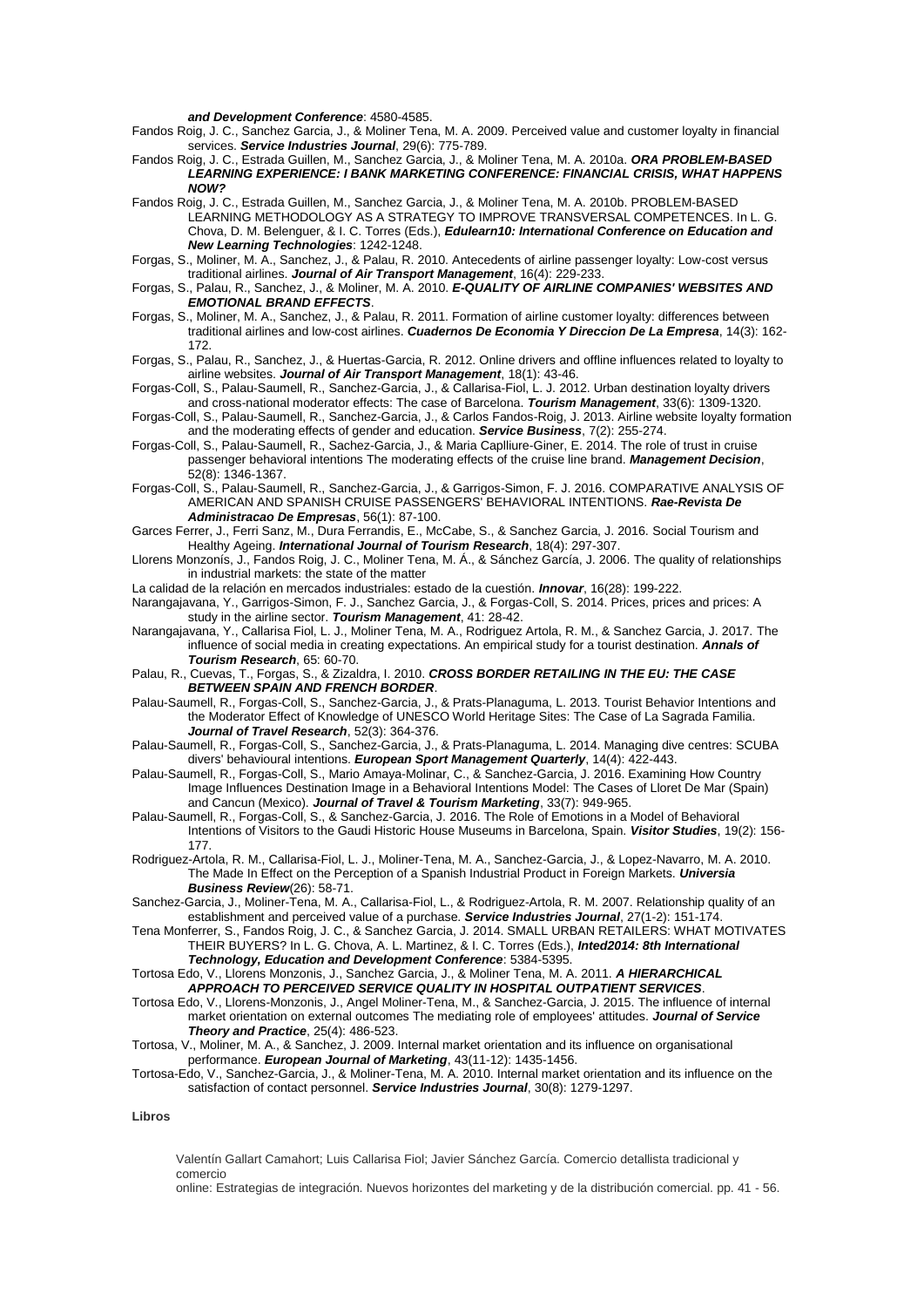Cátedra fundación ramón Areces de distribución comercial, 2018. Tipo de producción: Capítulo de libro Tipo de soporte: Libro

Fernando J. Garrigos-Simon; Yeamduan Narangajavana; Silvia Sanz-Blas; Javier Sanchez-Garcia. Crowdsourcing

in Travel, Tourism and Hospitality: practical cases and possibilities. Advances in Social Media for Travel, Tourism

and Hospitality New Perspectives, Practice and Cases. pp. 119 - 130. Routledge, 2018. Disponible en Internet en: <https://www.routledge.com/Advances-in-Social-Media-for-Travel-Tourism-and-Hospitality-New-**Perspectives** 

Sigala-Gretzel/p/book/9781472469205>. ISBN 978-1-472-46920-5

Tipo de producción: Capítulo de libro Tipo de soporte: Libro

Silvia Sanz Blas; Sandra Tena Monferrer; Javier Sánchez García. Crowdsourcing: An Application of Promotional

Marketing. Advances in Crowdsourcing. London, (826):(Reino Unido): Springer, 2015. Disponible en Internet en:

<http://dx.doi.org/10.1007/978-3-319-18341-1\_12>. ISBN 978-3-319-18340-4 Tipo de producción: Capítulo de libro Tipo de soporte: Libro

Santiago Forgas Coll; Ramon Palau Saumell; Javier Sánchez García. Consumer Loyalty to an Airline: Online and offline Antecedents. Customer-Centric Marketing Strategies. United States of America:B.S.R. IGI Global, 2013.

ISBN 978-1-4666-2524-2

Tipo de producción: Capítulo de libro Tipo de soporte: Libro

Mireia Ferri; Jorge Garcés; Estrella Durá; Javier Sánchez García. El Turismo Social Accesible como Estrategia de Envejecimiento Activo y Saludable. Acercamiento multidisciplinar a la salud en el envejecimiento. pp. 17 - 22.

Asociación Universitaria de Educación y Psicología, 2013. Tipo de producción: Capítulo de libro Tipo de soporte: Libro

Luis Jose Callarisa Fiol; Javier Sánchez García; Miguel Angel Moliner Tena; Rosa María Rodríguez Artola. La influencia de las comunidades virtuales en el valor de marca de los alojamientos turísticos. Una aproximación a través del análisis de Tripadvisor. Estrategias multicanal en el ámbito de la distribución: Fabricante y distribuidor

preocupados por ofrecer nuevas experiencias de compra diferenciadas. Universidad de Oviedo:Cátedra Fundación Ramón Areces, 2012. ISBN 978-84-8367-395-9 Tipo de producción: Capítulo de libro Tipo de soporte: Libro

Javier Sánchez García; Luis Jose Callarisa Fiol; John Cardiff; Alexandra Roshchina. Análisis del valor de marca de las top 10 cadenas hoteleras en las top 10 ciudades a través de las comunidades virtuales. Estrategias Competitivas en Canales de Distribución Comercial Tradicional Versus On-Line. Universidad de Oviedo:Cátedra

Fundación Ramón Areces de Distribución Comercial, 2011. ISBN 978-84-8367-357-7 Tipo de producción: Capítulo de libro Tipo de soporte: Libro

Juan Carlos Fandos Roig; Javier Sánchez García; Miguel Angel Moliner Tena; Marta Estrada Guillén; Luis Jose Callarisa Fiol; Miguel Angel López Navarro; Jaume Llorens Monzonís; Rosa María Rodríguez Artola; Susana Soria

Rovira; Vicente Tortosa Edo. La fidelidad del turista de cruceros en un contexto económico de incertidumbre. Régimen del transporte en un entorno económico incierto. Madrid:Marcial Pons, 2011. ISBN 978-84-9768865-9 Tipo de producción: Capítulo de libro Tipo de soporte: Libro

Juan Carlos Fandos Roig; Javier Sánchez García; Miguel Ángel Moliner Tena; Marta Estrada Guillén; Luis Jose Callarisa Fiol; Jaume Llorens Monzonís; Miguel Angel López Navarro; Miguel Angel Moliner Tena; Rosa María Rodríguez Artola; Susana Soria Rovira; Javier Sánchez García; Vicente Tortosa Edo. La fidelidad del turista de cruceros en un contexto económico de incertidumbre. Régimen del transporte en un entorno económico incierto.

Madrid:Marcial Pons, 2010. ISBN 978-84-9768-865-9

Tipo de producción: Capítulo de libro Tipo de soporte: Libro

Miguel Angel López Navarro; Miguel Angel Moliner Tena; Rosa María Rodríguez Artola; Javier Sánchez García. Análisis del perfil de las empresas de transporte internacional por carretera que utilizan el transporte marítimo de corta distancia. Estudios sobre derecho y economía del transporte: reforma y liberalización. Madrid:Tecnos, 2009.

ISBN 978-84-309-4847-5

Tipo de producción: Capítulo de libro Tipo de soporte: Libro Posición de firma: 4 Grado de contribución: Autor/a o coautor/a de capítulo de libro

Manuel Jesús Sánchez; Javier Sánchez García. Objetivos y presupuesto. Promoción comercial. Madrid:ESIC, 2003. ISBN 84-7356-350-6

Tipo de producción: Capítulo de libro Tipo de soporte: Libro

Posición de firma: 2 Grado de contribución: Autor/a o coautor/a de capítulo de libro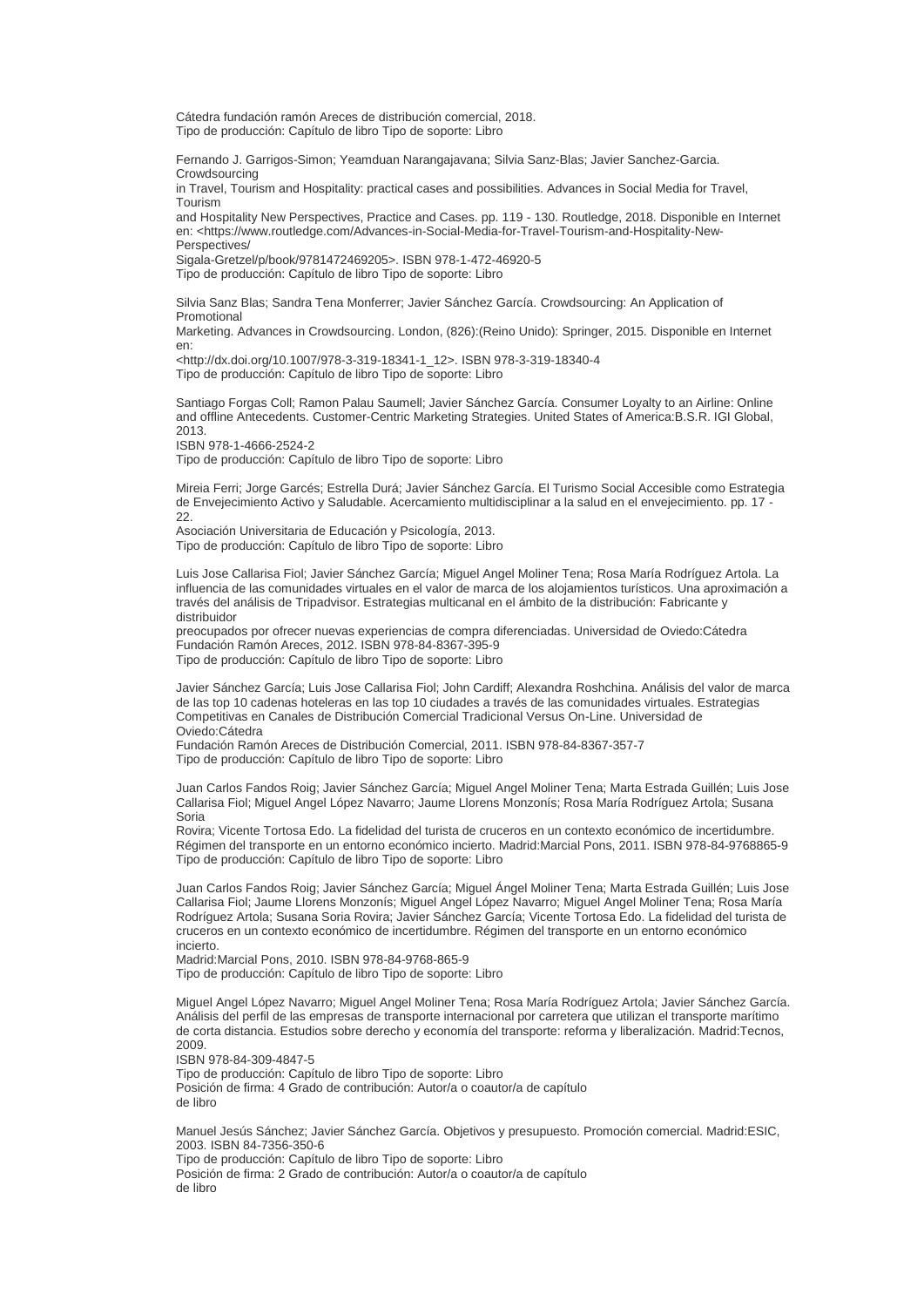Luis Jose Callarisa Fiol; Miguel Angel Moliner Tena; Rosa María Rodríguez Artola; Javier Sánchez García. La logística vía marítima del sector cerámico español. Castellón:Universitat Jaume I, 2004. ISBN 84-8021-460-0 Tipo de producción: Libro o monografía científica Tipo de soporte: Libro Posición de firma: 2 Grado de contribución: Autor/a o coautor/a de libro completo

J. Enrique Bigné; Javier Sánchez García. La influencia de la implicación con el anuncio en el proceso de formación de actitudes. IVIE:IVIE, 2001. ISBN - Tipo de producción: Libro o monografía científica Tipo de soporte: Libro

## **Conferencias (únicamente los 30 últimos de un total de más de 100)**

1 Título del trabajo: THE EFFECTS OF TRAVELLING REASONS ON SOCIAL MEDIA PROVIDERS AND TOURIST EXPECTATIONS Nombre del congreso: XXIX congreso internacional de marketing-Aemark 2017 Ciudad de celebración: Sevilla, Andalucía, España Fecha de celebración: 06/09/2017 Fecha de finalización: 08/09/2017 Entidad organizadora: Universidad de -Sevilla Tipo de entidad: Universidad Yeamduan Narangajavana Kaosiri; Luis J. Callarisa Fiol; Rosa Rodríguez Artola; Miguel Ángel Moliner Tena; Javier Sánchez Gasrcía. 2 Título del trabajo: Las expectativas generadas por los turistas en las redes sociales sobre el destino turístico Nombre del congreso: XXVII Congreso de Marketing (AEMARK 2015) Tipo evento: Congreso Tipo de participación: Participativo - Ponencia oral (comunicación oral) Ciudad de celebración: Pamplona, (724), España Fecha de celebración: 09/09/2015 Forma de contribución: Capítulo de libro Luis Jose Callarisa Fiol; Yeamduan Narangajavana Kaosiri; Javier Sánchez García; Miguel Angel Moliner Tena; Rosa María Rodríguez Artola. En: XXVII Congreso de Marketing (AEMARK 2015). (España): ESIC, Proceedings AEMARK 2015, Pag 627-632, 2015. ISBN 978-84-16462-51-3 3 Título del trabajo: Las expectativas generadas por los turistas en las redes sociales sobre el destino turístico Nombre del congreso: XXVII Congreso de Marketing. AEMARK 2015 Ciudad de celebración: Pamplona, Comunidad Foral de Navarra, España Fecha de celebración: 09/09/2015 Fecha de finalización: 11/09/2015 Entidad organizadora: AEMARK Tipo de entidad: Asociaciones y Agrupaciones Luis J. Callarisa Fiol; Yeamduan Narangajavana Kaosiri; Javier Sánchez García; Miguel Ángel Moliner Tena; Rosa Rodríguez Artola. "XXVII Congreso de Marketing. AEMARK 2015". 4 Título del trabajo: La orientación al mercado interno y su influencia en los empleados y clientes: Análisis comparativo según la experiencia laboral Nombre del congreso: XXVI Congreso de Marketing (AEMARK 2014) Tipo evento: Congreso Tipo de participación: Participativo - Ponencia oral (comunicación oral) Ciudad de celebración: Elche, (724), España Fecha de celebración: 17/09/2014 Forma de contribución: Capítulo de libro Vicente Tortosa Edo; Jaume Llorens Monzonís; Miguel Angel Moliner Tena; Javier Sánchez García. En: XXVI Congreso de Marketing (AEMARK 2014). (España): ESIC Editorial, 2014. ISBN 978-84-15986-51-5 5 Título del trabajo: Satisfaction and trust: the main determinants of alder consumers´ loyalty in times of crisis Nombre del congreso: XXVI Congreso de Marketing (AEMARK 2014) Tipo evento: Congreso Tipo de participación: Participativo - Ponencia oral (comunicación oral) Ciudad de celebración: Elche, (724), España Fecha de celebración: 17/09/2014 Forma de contribución: Capítulo de libro Miguel Angel Moliner Tena; Juan Carlos Fandos Roig; Diego Monferrer Tirado; Marta Estrada Guillén; Javier Sánchez García; Sandra Tena Monferrer. En: XXVI Congreso de Marketing (AEMARK 2014). (España): ESIC Editorial, 2014. ISBN 978-84-15986-51-5 6 Título del trabajo: Calidad de servicio y calidad de la relación en un contexto de crisis: El caso de las entidades financieras españolas Nombre del congreso: XXIV Congreso Nacional de la Asociación Científica de Economía y Dirección de la Empresa.(ACEDE 2014) Tipo evento: Congreso Tipo de participación: Participativo - Ponencia oral (comunicación oral) Ciudad de celebración: Universitat Jaume I, Castelló, (724), España Fecha de celebración: 07/09/2014 Marta Estrada Guillén; Diego Monferrer Tirado; Miguel Angel Moliner Tena; Juan Carlos Fandos Roig; Javier Sánchez García. En: XXIV Congreso Nacional de la Asociación Científica de Economía y Dirección de la Empresa.(ACEDE 2014). 2014.

7 Título del trabajo: Determinants of Intention to use a mobile application of healthcare and well being. A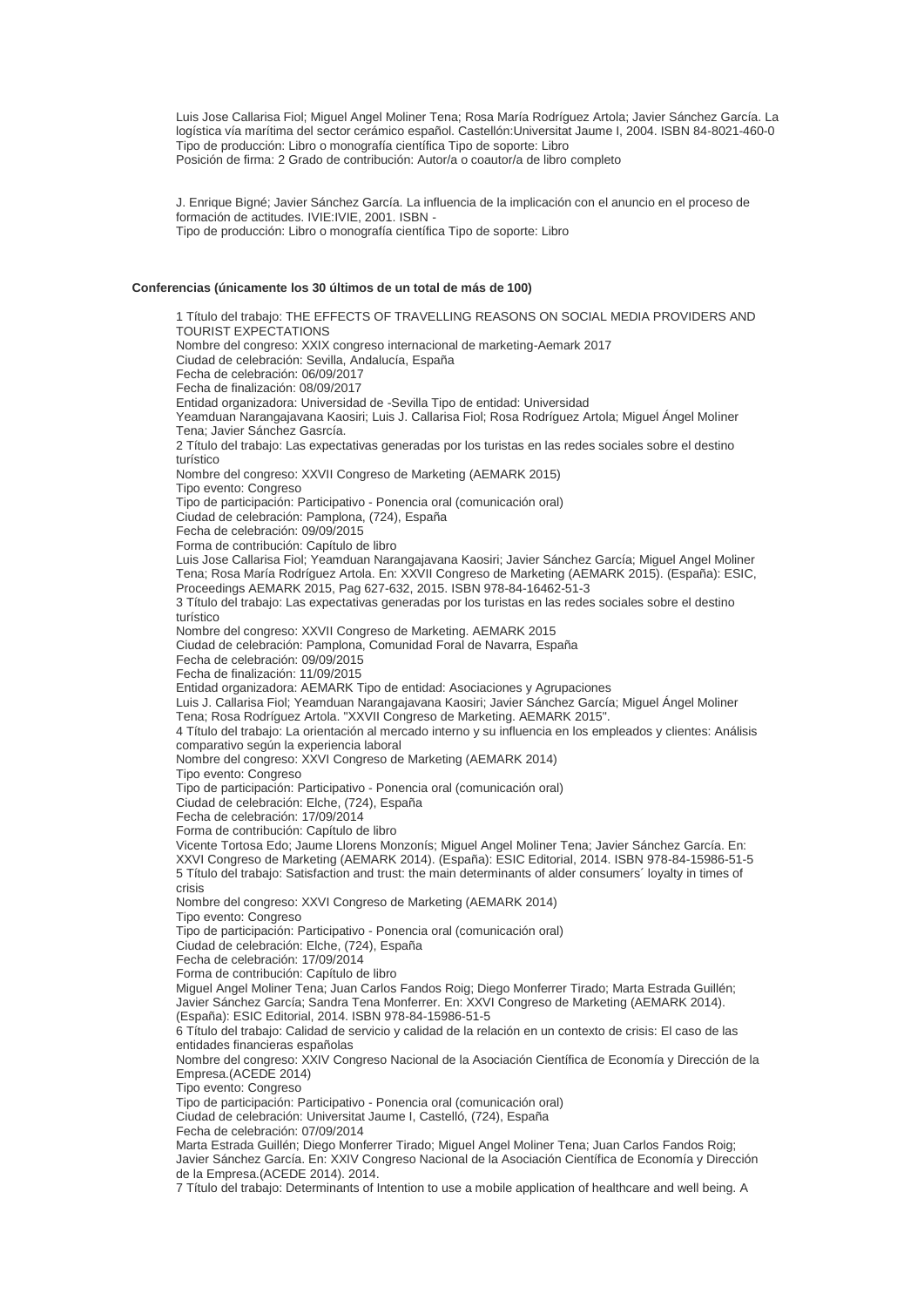study focused on endomondo applicatio

Nombre del congreso: XXIV Congreso Nacional de la Asociación Científica de Economía y Dirección de la Empresa. (ACEDE 2014)

Tipo evento: Congreso

Tipo de participación: Participativo - Ponencia oral (comunicación oral)

Ciudad de celebración: Universitat Jaume I, Castelló, (724), España

Fecha de celebración: 07/09/2014

Sanz Blas Silvia; Luis Jose Callarisa Fiol; Javier Sánchez García; Seven Asli. En: XXIV Congreso Nacional de la Asociación Científica de Economía y Dirección de la Empresa. (ACEDE 2014). 2014.

8 Nombre del congreso: XXIV Congreso Nacional de la Asociación Científica de Economía y Dirección de la Empresa (ACEDE 2014 )

Tipo evento: Congreso

Tipo de participación: Organizativo - Comité científico y organizador

Ciudad de celebración: Universitat Jaume I, Castelló, (724), España

Fecha de celebración: 07/09/2014

Francesc Xavier Molina Morales; Juan Carlos Bou Llusar; Marta Estrada Guillén; Vicente Aragó Manzana; María Consuelo Pucheta Martínez; Inmaculada Beltrán Martín; Diego Monferrer Tirado; Andreu Blesa Pérez; Luis Jose Callarisa Fiol; Víctor del Corte Lora; Ricardo Chiva Gómez; Montserrat Boronat Navarro; Ana Belén Escrig Tena; Juan Carlos Fandos Roig; María Luisa Flor Peris; Beatriz Forés Julián; Miguel Ángel Gimeno Navarro; Antonio Grandío Botella; Jacob Guinot Reinders; Manuel Illueca Muñoz; Rafael Lapiedra Alcamí; Jaume Llorens Monzonís; Francisco Fermín Mallén Broch; Ana Isabel Marqués Marzal; Juan Carlos Matallín Sáez; Sandra Miralles Armenteros; Miguel Angel Moliner Tena; María José Oltra Mestre; Alba Puig Denia; María Ripollés Meliá; Vicente Roca Puig; Rosa María Rodríguez Artola; Alma María Rodríguez Sánchez; Javier Sánchez García; María de las Mercedes Segarra Ciprés; Sandra Tena Monferrer; Vicente Tortosa Edo; Teresa María Vallet Bellmunt. En: XXIV Congreso Nacional de la Asociación Científica de Economía y Dirección de la Empresa (ACEDE 2014 ).

9 Título del trabajo: Antecedents and Consequences of Customer Trust: The Effect of the Spanisch Financial Crisis

Nombre del congreso: Paradigm Shifts & Interactions 43rd Annual conference (EMAC 2014)

Tipo evento: Congreso

Tipo de participación: Participativo - Ponencia oral (comunicación oral)

Ciudad de celebración: Universitat de València, (724), España

Fecha de celebración: 03/06/2014

Entidad organizadora: European Marketing Academiy

Forma de contribución: Capítulo de libro

Marta Estrada Guillén; Diego Monferrer Tirado; Juan Carlos Fandos Roig; Miguel Angel Moliner Tena;

Javier Sánchez García. En: Paradigm Shifts & Interactions 43rd Annual conference (EMAC 2014).

(España): EMAC(European Marketing Academiy)-Universitat de València, 2014. ISBN 978-84-370-9453-3 10 Título del trabajo: Older Consumers' Loyalty in Times of Crisis (Pòster)

Nombre del congreso: Paradigm Shifts & Interactions 43rd Annual conference (EMAC 2014)

Tipo evento: Congreso

Ciudad de celebración: Universitat de València, (724), España

Fecha de celebración: 03/06/2014

Entidad organizadora: European Marketing Academiy

Forma de contribución: Capítulo de libro

Juan Carlos Fandos Roig; Miguel Angel Moliner Tena; Javier Sánchez García; Marta Estrada Guillén; Diego Monferrer Tirado. En: Paradigm Shifts & Interactions 43rd Annual conference (EMAC 2014). (España): EMAC(European Marketing Academiy)-Universitat de València, 2014. ISBN 978-84-370-9453-3

11 Título del trabajo: Small Urban Retailers: A Motivational Approach to the Spanish Case

Nombre del congreso: Paradigm Shifts & Interactions 43rd Annual conference (EMAC 2014)

Ciudad de celebración: Valencia, Comunidad Valenciana, España

Fecha de celebración: 03/06/2014

Fecha de finalización: 06/06/2014

Entidad organizadora: European Marketing Academiy

Sandra Tena Monferrer; Juna Carlos Fandos Roig; Javier Sánchez García.

12 Título del trabajo: Tourist Behavior in Two Continents: An Empirical Analysis of Tourist Loyalty in Lloret de Mar and Cancun

Nombre del congreso: 5th Advances in Tourism Marketing

Tipo evento: Congreso

Tipo de participación: Participativo - Ponencia oral (comunicación oral)

Ciudad de celebración: Vilamoura - Portugal (620), Portugal

Fecha de celebración: 02/10/2013

Forgas Coll Santiago; Amaya Molinar Carlos; Palau Saumell Ramon; Javier Sánchez García. En: 5th

Advances in Tourism Marketing. 2013.

13 Título del trabajo: La cooperación en un concurso de carteles publicitarios como elemento de cooperación entre dos titulaciones

Nombre del congreso: XXV Congreso Nacional de Marketing

Tipo evento: Congreso

Tipo de participación: Participativo - Ponencia oral (comunicación oral)

Ciudad de celebración: Barcelona,

Fecha de celebración: 18/09/2013

Forma de contribución: Capítulo de libro

Luis Jose Callarisa Fiol; Marta Estrada Guillén; Juan Carlos Fandos Roig; Diego Monferrer Tirado; Javier Sánchez García. En: XXV Congreso Nacional de Marketing. ESIC EDITORIAL, 2013. ISBN 978-84-7356-955-2

14 Título del trabajo: La calidad de servicio en banca: El caso de las personas mayores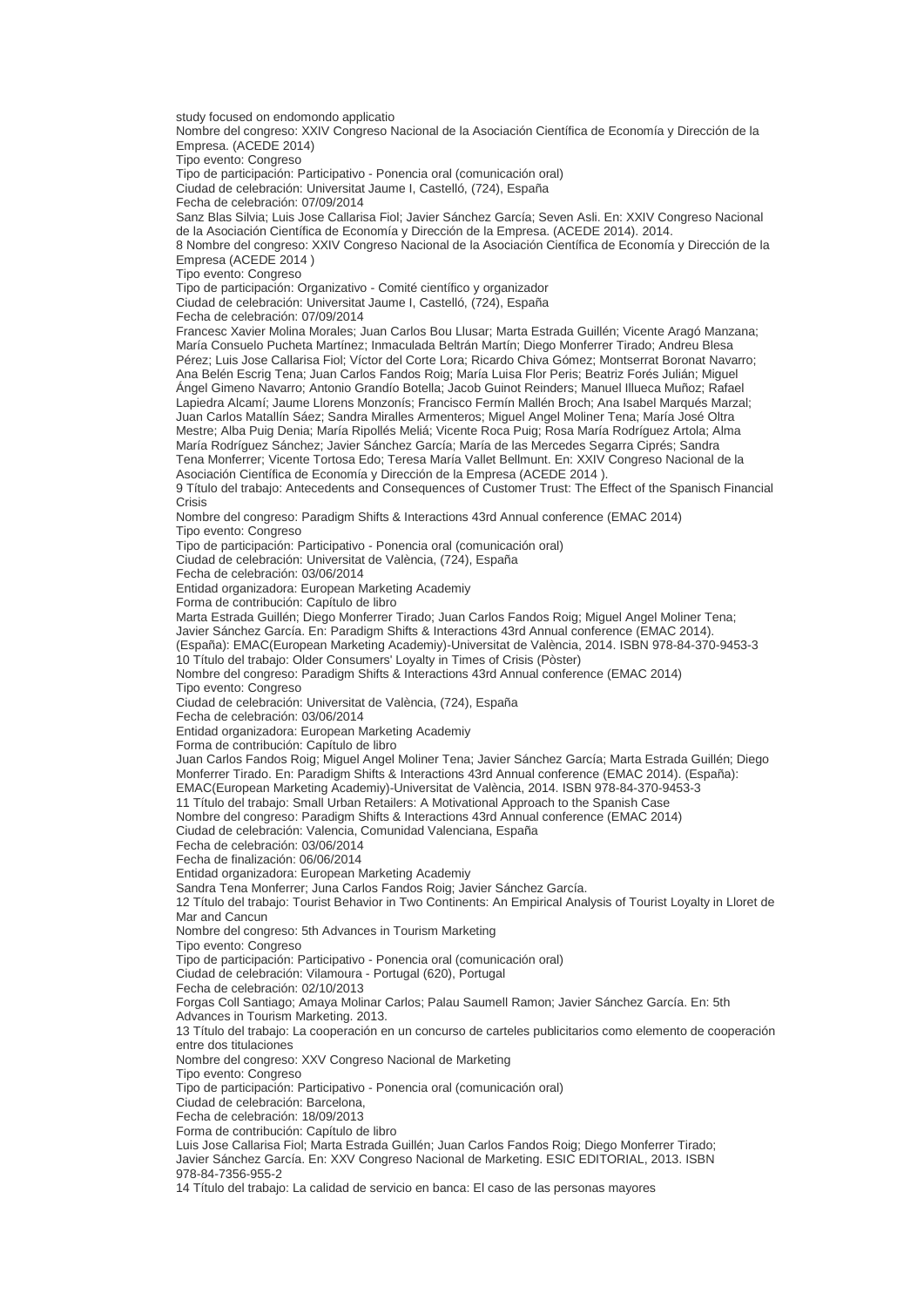Nombre del congreso: XXIII Congreso Nacional de ACEDE Tipo evento: Congreso Tipo de participación: Participativo - Ponencia oral (comunicación oral) Ciudad de celebración: Universidad de Málaga, Fecha de celebración: 15/09/2013 Forma de contribución: Capítulo de libro Marta Estrada Guillén; Juan Carlos Fandos Roig; Miguel Angel Moliner Tena; Diego Monferrer Tirado; Javier Sánchez García. En: XXIII Congreso Nacional de ACEDE. Gráfica de las Nieves, 2013. ISBN 978-84-616-5654-7 15 Título del trabajo: Service quality in bank: The case of older adults Nombre del congreso: 7th International Technology, Educations and Development Conference Tipo evento: Congreso Tipo de participación: Participativo - Ponencia oral (comunicación oral) Ciudad de celebración: Valencia, Fecha de celebración: 04/03/2013 Forma de contribución: Capítulo de libro Marta Estrada Guillén; Juan Carlos Fandos Roig; Miguel Angel Moliner Tena; Javier Sánchez García. En: 7th International Technology, Educations and Development Conference. IATED, 2013. ISBN 978-84-616-2661-8 16 Título del trabajo: El efecto de los costes de cambio en el proceso de lealtad del consumidor y el efecto moderador de la implicación con el producto Nombre del congreso: XXII Congreso Nacional ACEDE Tipo evento: Congreso Tipo de participación: Participativo - Ponencia oral (comunicación oral) Ciudad de celebración: Cádiz, Fecha de celebración: 17/09/2012 Forma de contribución: Capítulo de libro Marta Estrada Guillén; Juan Carlos Fandos Roig; Miguel Angel Moliner Tena; Javier Sánchez García. En: XXII Congreso Nacional ACEDE. ACEDE, 2012. ISBN 978-84-616-0006-9 17 Título del trabajo: Efecto de la experiencia en la comunicación online en el valor de marca. Un análisis desde la perspectiva del cliente a través del Tripadvisor Nombre del congreso: XXIV Congreso Nacional de Marketing - AEMARK 2012 Tipo evento: Congreso Tipo de participación: Participativo - Ponencia oral (comunicación oral) Ciudad de celebración: Mallorca, Fecha de celebración: 12/09/2012 Forma de contribución: Capítulo de libro Luis Jose Callarisa Fiol; Miguel Angel Moliner Tena; Rosa María Rodríguez Artola; Javier Sánchez García. En: XXIV Congreso Nacional de Marketing - AEMARK 2012. ESIC EDITORIAL, 2012. ISBN 978-84-7356-865-4 18 Título del trabajo: La lealtad del consumidor hacia las compañias de cruceros: La nacionalidad como efecto moderador Nombre del congreso: XXIV Congreso Nacional de Marketing AEMARK 2012 Tipo evento: Congreso Tipo de participación: Participativo - Ponencia oral (comunicación oral) Ciudad de celebración: Mallorca, Fecha de celebración: 12/09/2012 Forma de contribución: Capítulo de libro Luis Jose Callarisa Fiol; Santiago Forgas Coll; Ramón Palau Saumell; Javier Sánchez García. En: XXIV Congreso Nacional de Marketing AEMARK 2012. ESIC EDITORIAL, 2012. ISBN 978-84-7356-865-4 19 Título del trabajo: La edad de las personas mayores como variable moderadora en un modelo de actitudes Nombre del congreso: XXIII Congreso Nacional de Marketing Tipo evento: Congreso Tipo de participación: Participativo - Ponencia oral (comunicación oral) Ciudad de celebración: Castellón, Fecha de celebración: 14/09/2011 Forma de contribución: Capítulo de libro Marta Estrada Guillén; Juan Carlos Fandos Roig; Miguel Angel Moliner Tena; Javier Sánchez García. En: XXIII Congreso Nacional de Marketing. ESIC EDITORIAL, 2011. ISBN 978-84-7356-796-1 20 Título del trabajo: XXIII Congreso Nacional de Marketing Nombre del congreso: XXIII Congreso Nacional de Marketing Tipo evento: Congreso Tipo de participación: Participativo - Otros Ciudad de celebración: Castellón, Fecha de celebración: 14/09/2011 Andreu Blesa Pérez; Luis Jose Callarisa Fiol; Marta Estrada Guillén; Juan Carlos Fandos Roig; Jaume Llorens Monzonís; Miguel Angel Moliner Tena; Diego Monferrer Tirado; Rosa María Rodríguez Artola; Javier Sánchez García; Vicente Tortosa Edo; Teresa María Vallet Bellmunt. En: XXIII Congreso Nacional de Marketing. 2011. 21 Nombre del congreso: XXIII Congreso Nacional de Marketing Tipo evento: Congreso Tipo de participación: Participativo - Otros Ciudad de celebración: Castellón, Fecha de celebración: 14/09/2011 Andreu Blesa Pérez; Luis Jose Callarisa Fiol; Marta Estrada Guillén; Diego Monferrer Tirado; Javier Sánchez García; Teresa María Vallet Bellmunt. En: XXIII Congreso Nacional de Marketing.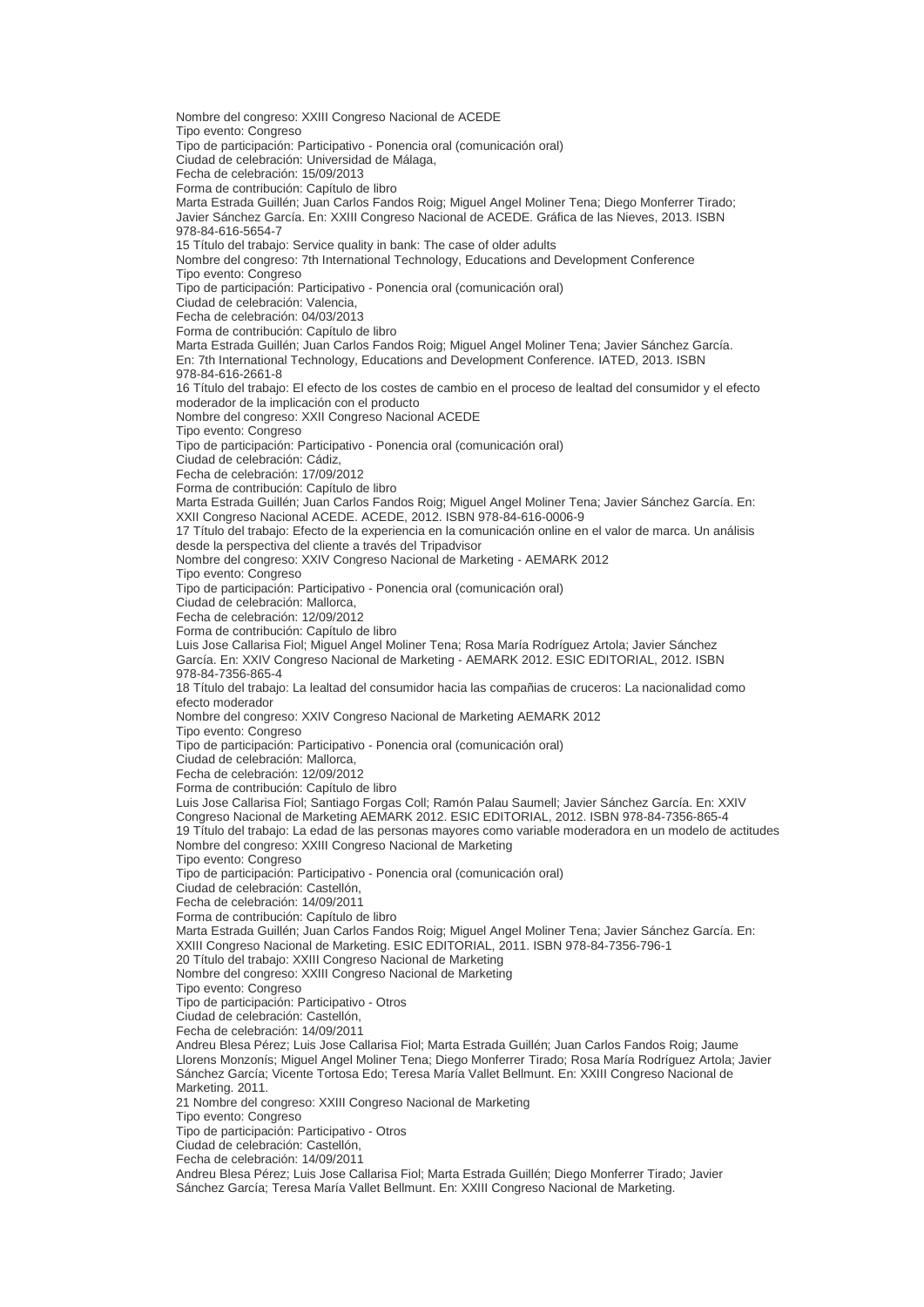22 Título del trabajo: La edad cognitiva vs la edad cronológica como criterio de segmentación de la implicación de la persona mayor Nombre del congreso: XXI Congreso Nacional - Asociación Científica de Economía y Dirección de la Empresa Tipo evento: Congreso Tipo de participación: Participativo - Ponencia oral (comunicación oral) Ciudad de celebración: Barcelona, Fecha de celebración: 04/09/2011 Forma de contribución: Capítulo de libro Marta Estrada Guillén; Juan Carlos Fandos Roig; Miguel Angel Moliner Tena; Javier Sánchez García. En: XXI Congreso Nacional - Asociación Científica de Economía y Dirección de la Empresa. ACEDE, 2011. ISBN 978-84-615-3531-6 23 Título del trabajo: La influencia de los costes de cambio en el proceso de fidelización del consumidor: una aplicación al sector bancario español Nombre del congreso: XXI Congreso Nacional - Asociación Científica de Economía y Dirección de la Empresa Tipo evento: Congreso Tipo de participación: Participativo - Ponencia oral (comunicación oral) Ciudad de celebración: Barcelona, Fecha de celebración: 04/09/2011 Forma de contribución: Capítulo de libro Marta Estrada Guillén; Juan Carlos Fandos Roig; Miguel Angel Moliner Tena; Javier Sánchez García. En: XXI Congreso Nacional - Asociación Científica de Economía y Dirección de la Empresa. ACEDE, 2011. ISBN 978-84-615-3531-6 24 Título del trabajo: La lealtad hacia la marca de los aficionados al fútbol: un modelo explicativo en base al valor de marca Nombre del congreso: XXI Congreso nacional ACEDE 2011 - CREATIVIDAD: EL FUTURO DE LA EMPRESA Tipo evento: Congreso Tipo de participación: Participativo - Ponencia oral (comunicación oral) Ciudad de celebración: Barcelona, Fecha de celebración: 04/09/2011 Forma de contribución: Capítulo de libro Jaume Llorens Monzonís; Miguel Angel Moliner Tena; Javier Sánchez García; Vicente Tortosa Edo. En: XXI Congreso nacional ACEDE 2011 - CREATIVIDAD: EL FUTURO DE LA EMPRESA. ACEDE, 2011. ISBN 978-84-615-3531-6 25 Título del trabajo: la influencia del marketing interno en la calidad del servicio: una aplicación en centros hospitalarios Nombre del congreso: XXI Congreso Barcelona ACEDE 2011 - CREATIVIDAD: EL FUTURO DE LA EMPRESA Tipo evento: Congreso Tipo de participación: Participativo - Ponencia oral (comunicación oral) Ciudad de celebración: Barcelona, Fecha de celebración: 04/09/2011 Forma de contribución: Capítulo de libro Jaume Llorens Monzonís; Miguel Angel Moliner Tena; Javier Sánchez García; Vicente Tortosa Edo. En: XXI Congreso Barcelona ACEDE 2011 - CREATIVIDAD: EL FUTURO DE LA EMPRESA. ACEDE, 2011. ISBN 978-84-615-3531-6 26 Título del trabajo: Estudio del Proceso de Fidelización del Consumidor Final Nombre del congreso: XXV Congreso Anual de la Academia Europea de Dirección y Economía de la Empresa Tipo evento: Congreso Tipo de participación: Participativo - Ponencia oral (comunicación oral) Ciudad de celebración: Valencia, Fecha de celebración: 08/06/2011 Forma de contribución: Capítulo de libro Marta Estrada Guillén; Juan Carlos Fandos Roig; Javier Sánchez García. En: XXV Congreso Anual de la Academia Europea de Dirección y Economía de la Empresa. ESIC EDITORIAL, 2011. ISBN 978-84-7356-785-5 27 Título del trabajo: La Orientación al Mercado Interno (O.M.I) y la Calidad de la Relación Entre la Organización y sus Empleados: Diferencias Según la Experiencia Laboral del Trabajador Nombre del congreso: XXV Congreso Anual AEDEM Tipo evento: Congreso Tipo de participación: Participativo - Ponencia oral (comunicación oral) Ciudad de celebración: Valencia, Fecha de celebración: 08/06/2011 Forma de contribución: Capítulo de libro Jaume Llorens Monzonís; Javier Sánchez García; Vicente Tortosa Edo. En: XXV Congreso Anual AEDEM. AEDEM, 2011. ISBN 978-84-7356-785-5 28 Título del trabajo: A hierarchical approach to perceived service quality in hospital outpatient services Nombre del congreso: INTED 2011 Tipo evento: Congreso Tipo de participación: Participativo - Ponencia oral (comunicación oral) Ciudad de celebración: Valencia, Fecha de celebración: 07/03/2011 Forma de contribución: Capítulo de libro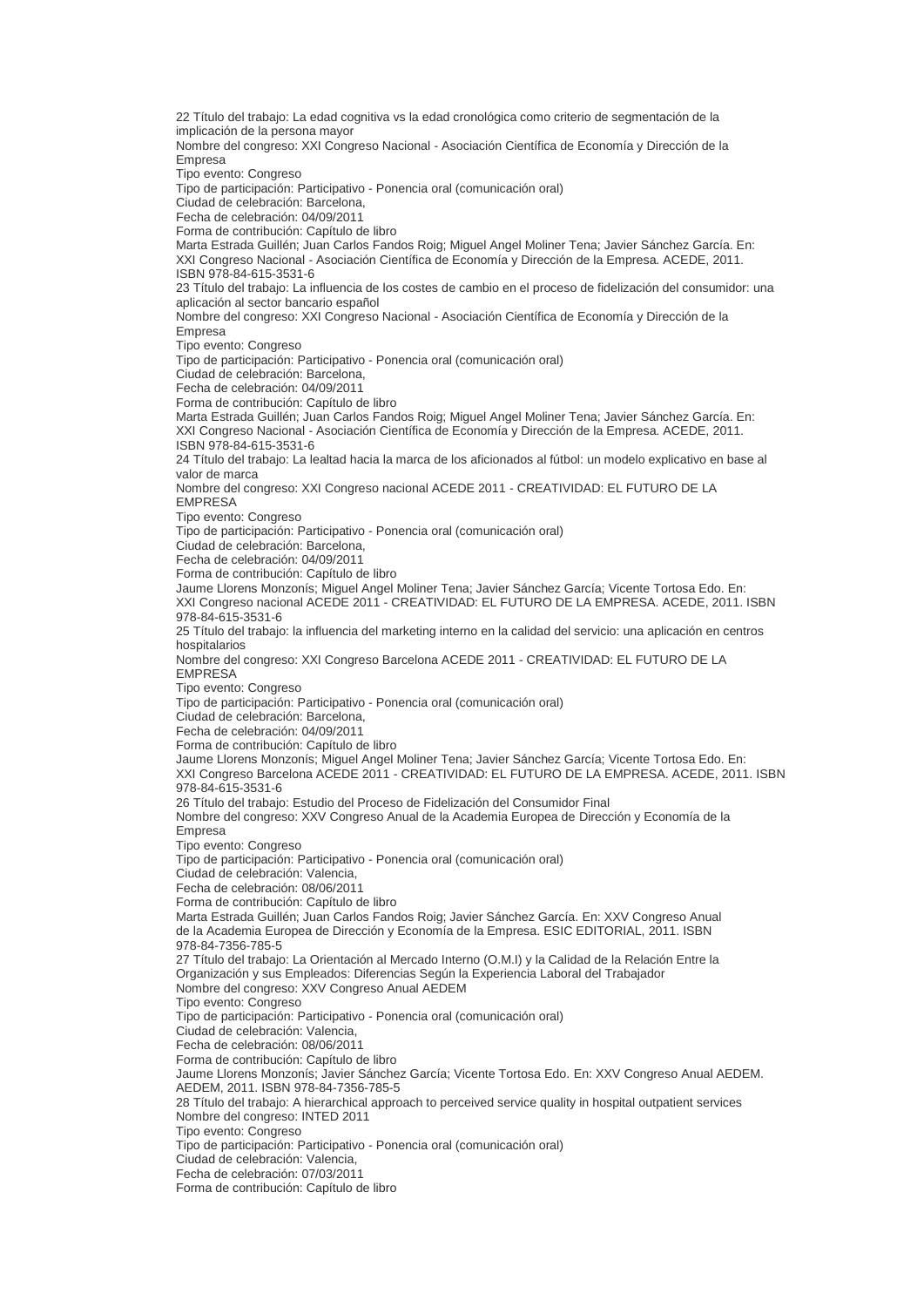Jaume Llorens Monzonís; Miguel Angel Moliner Tena; Javier Sánchez García; Vicente Tortosa Edo. En: INTED 2011. INTED, 2011. ISBN 978-84-614-7423-3 29 Título del trabajo: A scale to measure the attitudesof older adults towards advertisements Nombre del congreso: INTED 2011 - International Technology, Education and Development Conference Tipo evento: Congreso Tipo de participación: Participativo - Ponencia oral (comunicación oral) Ciudad de celebración: Valencia, Fecha de celebración: 07/03/2011 Forma de contribución: Capítulo de libro Marta Estrada Guillén; Juan Carlos Fandos Roig; Miguel Angel Moliner Tena; Javier Sánchez García. En: INTED 2011 - International Technology, Education and Development Conference. INTED, 2011. ISBN 978-84-614-7423-3 30 Título del trabajo: Análisis del valor de marca en el sector turístico: Un estudio empírico a través de las comunidades virtuales Nombre del congreso: XXI Jornadas Hispano-Lusas de Gestión Científica Tipo evento: Congreso Tipo de participación: Participativo - Ponencia oral (comunicación oral) Ciudad de celebración: Córdoba, Fecha de celebración: 02/02/2011 Forma de contribución: Capítulo de libro Luis Jose Callarisa Fiol; Miguel Angel Moliner Tena; Javier Sánchez García. En: XXI Jornadas Hispano-Lusas de Gestión Científica. ETEA, 2011. ISBN 978-84-693-9622-3 **Dirección de tesis doctorales** 1 Título del trabajo: INFLUENCIA DE LA EXPERIENCIA DE COMPRA EN EL VALOR DE MARCA DEL COMERCIO DETALLISTA: UNA APLICACIÓN AL COMERCIO DE LA COMUNIDAD VALENCIANA Tipo de proyecto: Tesis Doctoral Entidad de realización: Universitat Jaume I Alumno/a: Valentín Gallart Camahort Calificación obtenida: Sobresaliente Cum Laude Fecha de defensa: 03/07/2017 2 Título del trabajo: Motivación de compra: un estudio comparativo entre el pequeño comercio y los grandes centros comerciales Entidad de realización: Universitat Jaume I Alumno/a: Sandra Tena Monferrer Fecha de defensa: 20/09/2016 3 Título del trabajo: Building Sustainability and Trust in the Usage of Electronic Identification Using Technology Acceptance Model Entidad de realización: Universitat Jaume I Alumno/a: Asli Seven Calificación obtenida: sobresaliente cum laude por unanimidad Fecha de defensa: 03/07/2015 Doctorado Europeo: Si Fecha de mención: 03/07/2015 4 Título del trabajo: Pricing Strategies in the Airline Industry: Key Determinants in the Short-and Long Term Estrategias de precios en el sector aéreo: condicionantes esenciales a cortos y largo plazo Tipo de proyecto: Tesis Doctoral Entidad de realización: Universitat Jaume I Alumno/a: Yeamduan Narangajavana Kaosiri Fecha de defensa: 10/01/2013 Doctorado Europeo: Si 5 Título del trabajo: Fidelidad de la demanda en destinos turísticos de playa. Una aplicación metodológica en el Estado de Guerrero-México Tipo de proyecto: Tesis Doctoral Entidad de realización: Universitat Jaume I Alumno/a: Magdalena Solís Radilla Calificación obtenida: Sobresaliente cum laude Fecha de defensa: 03/12/2012 6 Título del trabajo: Imagen de destinos turísticos de playa. Una aplicación metodológica en el Estado de Guerrero-México Tipo de proyecto: Tesis Doctoral Entidad de realización: Universitat Jaume I Alumno/a: Lucio Hernández Lobato Fecha de defensa: 03/12/2012 7 Título del trabajo: La lealtad de los aficionados al fútbol. Una explicación en base al valor de marca de su equipo y su nivel de implicación Tipo de proyecto: Tesis Doctoral Entidad de realización: Universitat Jaume I Alumno/a: Jaume Llorens Monzonís Fecha de defensa: 18/02/2011 8 Título del trabajo: La lealtad del consumidor y el efecto moderador de la implicación con el producto: una aplicación al sector bancario español Tipo de proyecto: Tesis Doctoral Entidad de realización: Universitat Jaume I Alumno/a: Juan Carlos Fandos Roig

**Otros**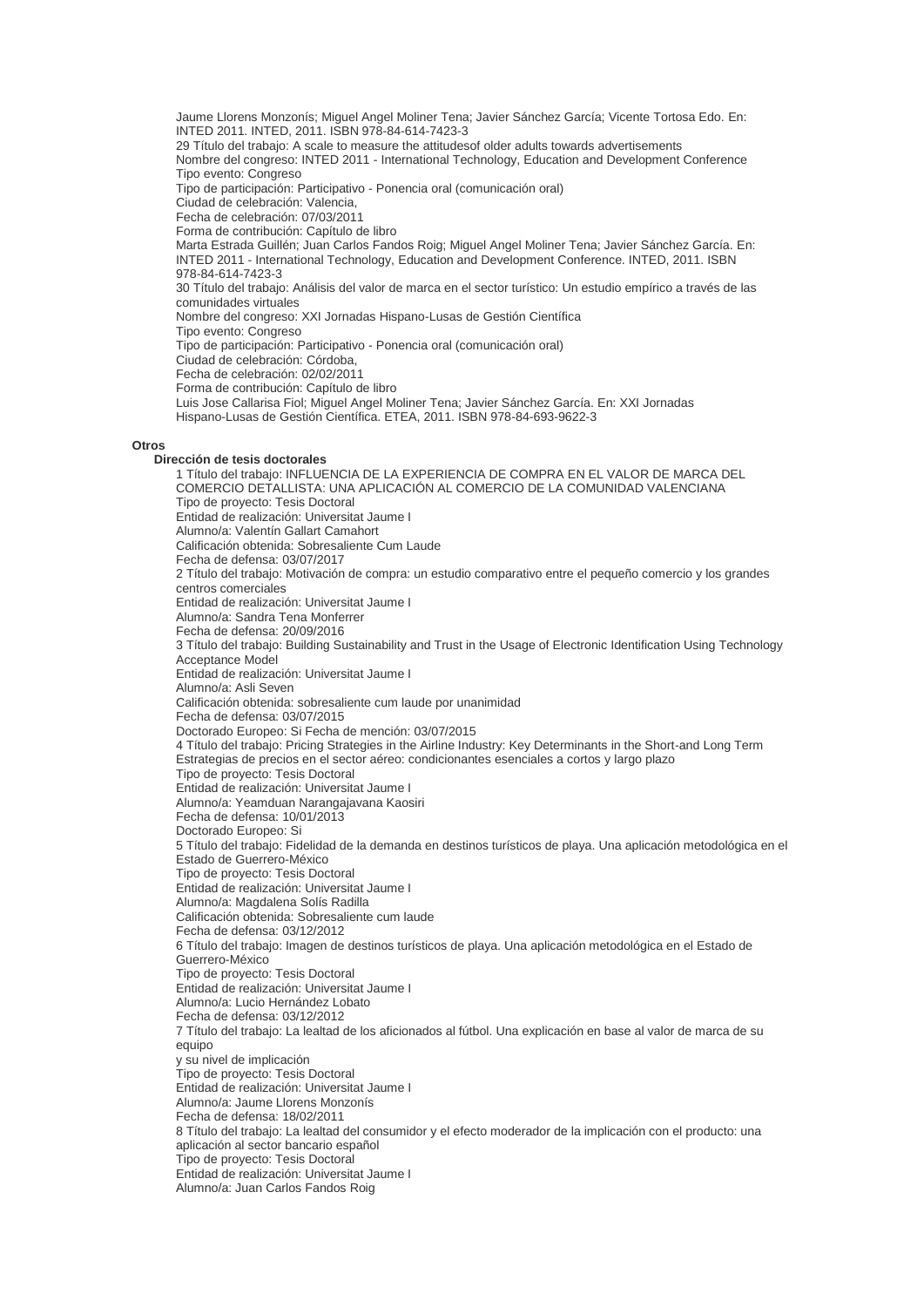Fecha de defensa: 21/10/2010 9 Título del trabajo: La orientación al mercado interno y su influencia en el ámbito interno y externo organizativo: una aplicación en los centros hospitalarios Tipo de proyecto: Tesis Doctoral Entidad de realización: Universitat Jaume I Alumno/a: Vicente Tortosa Edó Fecha de defensa: 16/06/2010 10 Título del trabajo: La implicación y la versión del anuncio como variables moderadoras de la actitud ante el anuncio en las personas mayores Tipo de proyecto: Tesis Doctoral Entidad de realización: Universitat Jaume I Alumno/a: Marta Estrada Guillén Fecha de defensa: 23/10/2009 11 Título del trabajo: Antecedentes de la lealtad en los entornos on line y off line: un análisis empírico aplicado al sector de la aviación civil Tipo de proyecto: Tesis Doctoral Entidad de realización: Universitat de Girona Alumno/a: Santiago Forgas Coll Fecha de defensa: 26/06/2009

#### **Proyectos de I+D+i financiados en convocatorias competitivas de Administraciones o entidades públicas y privadas**

1 Nombre del proyecto: Estrategias de comunicación en redes sociales virtuales para el sector hotelero en Andalucía. Una perspectiva cross-cultural. Entidad de realización: Universidad de Granada Tipo de entidad: Universidad Ciudad entidad realización: Granada, Andalucía, España Nº de investigadores/as: 12 Entidad/es financiadora/s: Junta de Andalucía Tipo de entidad: CONSEJERÍA DE ECONOMÍA, INNOVACIÓN Y CIENCIA Secretaria General de Universidades, Investigación y Tecnología Fecha de inicio-fin: 01/12/2014 - 31/07/2018 Cuantía total: 61.500 € 2 Nombre del proyecto: Collective Awareness Platforms for Improving Accessibility in European Cities Regions (CAP4Access) Ámbito geográfico: Unión Europea Grado de contribución: Investigador/a Entidad de realización: Universitat de València Tipo de entidad: Universidad Ciudad entidad realización: Valencia, Comunidad Valenciana, España Nº de investigadores/as: 10 Tipo de participación: Miembro de equipo Nombre del programa: 7th Framework Programme FP7-ICT-2013-10 Cód. según financiadora: 6120096 Fecha de inicio-fin: 01/01/2014 - 31/12/2016 Duración: 3 años Cuantía total: 2.216.989 € 3 Nombre del proyecto: INFLUENCIA DEL MARKETING EN LA LEALTAD DEL CONSUMIDOR. UN ENFOQUE CONJUNTO DESDE LA OPTICA DE LA EMPRESA Y EL CLIENTE BASADO EN EL SECTOR BANCARIO ESPAÑOL Ámbito geográfico: Projecte d'Investigació Local Grado de contribución: Investigador/a Entidad de realización: Universidad Jaime I Nombres investigadores principales (IP, Co-IP,...): Diego Monferrer Tirado Nº de investigadores/as: 5 Entidad/es financiadora/s: Universidad Jaime I Tipo de entidad: UNIVERSIDAD Ciudad entidad financiadora: Castelló de la Plana, España Nombre del programa: CONVOCATORIA DE PROYECTOS DE INVESTIGACION CIENTIFICA Y DESARROLLO TECNOLOGICO EN EL MARCO DEL PLAN DE PROMOCION DE LA INVESTIGACION DE LA UJI PARA EL AÑO 2013 \* Modalitat B: Grups consolidats i investigadors individuals Cód. según financiadora: P1·1B2013-49 Fecha de inicio-fin: 01/01/2014 - 31/12/2016 Duración: 36 meses Cuantía total: 20.692 € 4 Nombre del proyecto: LA CONFIANZA DEL CONSUMIDOR RESPECTO A LA CALIDAD DE LA RELACIÓN Y LA ORIENTACIÓN AL MERCADO DE LAS ENTIDADES FINANCIERAS: LOS EFECTOS DE LA CRISIS Ámbito geográfico: Projecte d'Investigació Nacional Grado de contribución: Investigador/a Entidad de realización: Universidad Jaime I Nombres investigadores principales (IP, Co-IP,...): Miguel Angel Moliner Tena; Diego Monferrer Tirado Nº de investigadores/as: 5 Entidad/es financiadora/s:

MINISTERIO DE ECONOMIA Y COMPETITIVIDAD Tipo de entidad: ADMINISTRACIÓN CENTRAL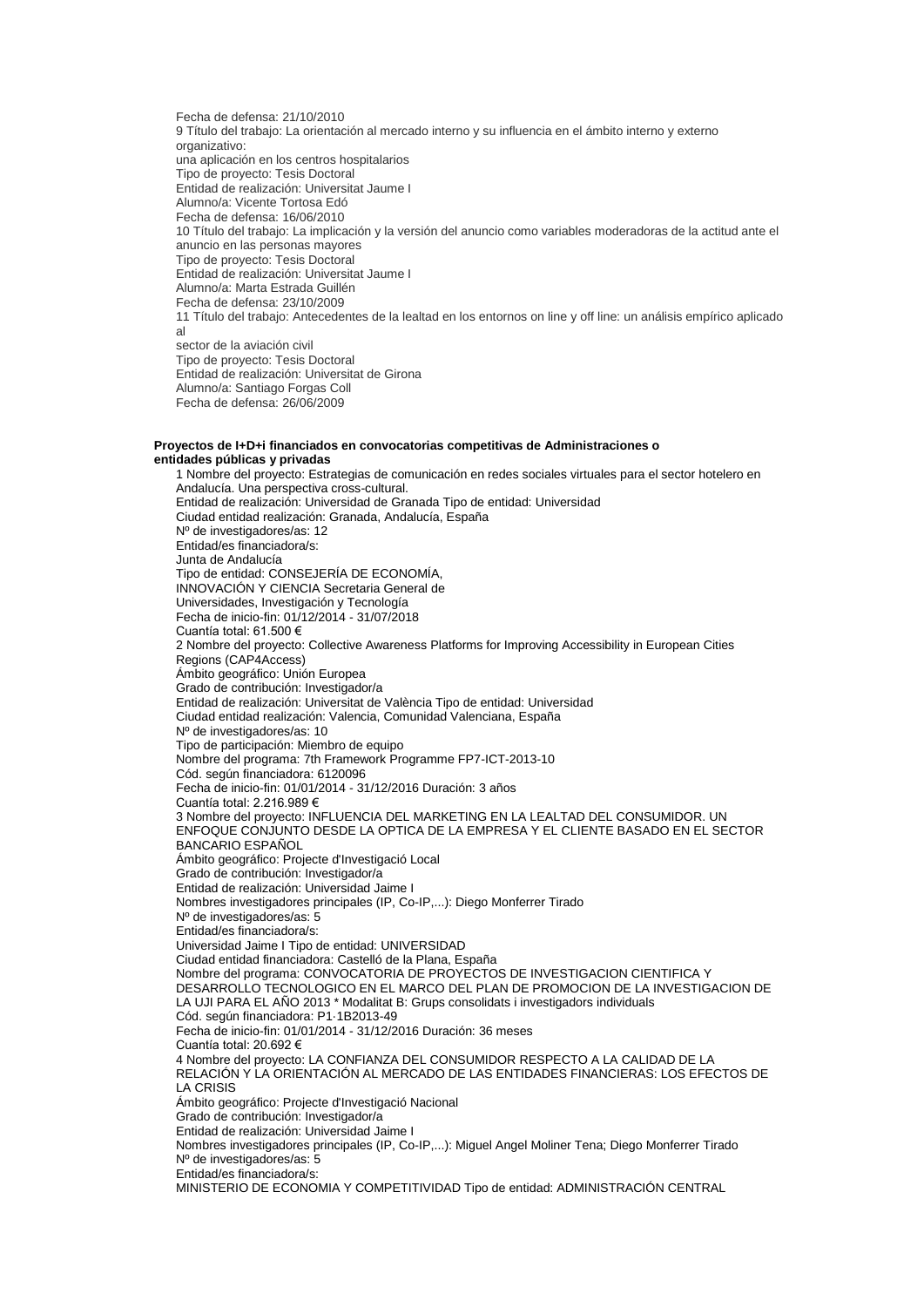Ciudad entidad financiadora: Madrid, España Nombre del programa: CONVOCATORIA DE AYUDAS 2013 DEL SUBPROGRAMA ESTATAL DE GENERACIÓN DE CONOCIMIENTO (PROYECTOS I+D; PROYECTOS EXPLORA CIENCIA Y EXPLORA TECNOLOGIA; ACCIONES DE DINAMIZACIÓN: PROYECTOS EUROPA EXCELENCIA. \* 2º Termini àrees ANEP: CSO, DEP, DER, ECO, EDU, FEM, FFI, HAR, PSI Cód. según financiadora: ECO2013-47134-P Fecha de inicio-fin: 01/01/2014 - 31/12/2016 Duración: 36 meses Cuantía total: 29.887 € Régimen de dedicación: Tiempo completo 5 Nombre del proyecto: SUSTAINABLE ENTERPRISES WITH QUALIFIED ENTERPRENEURS Entidad de realización: FUNDACION UNIVERSITAT JAUME I-EMPRESA Nombres investigadores principales (IP, Co-IP,...): Javier Sánchez García Nº de investigadores/as: 5 Entidad/es financiadora/s: European Union Fecha de inicio-fin: 01/09/2014 - 31/08/2016 Cuantía total: 92.010 € 6 Nombre del proyecto: STORK 2.0-Secure idenTity across borders linKed 2.0 Modalidad de proyecto: De demostración, proyectos piloto, de formulación conceptual y diseño de productos y de procesos o servicios Ámbito geográfico: Unión Europea Grado de contribución: Investigador/a Entidad de realización: ATOS Tipo de entidad: Centro de I+D Nº de investigadores/as: 100 Entidad/es financiadora/s: European Union Tipo de entidad: Agencia Estatal Tipo de participación: Coordinador Nombre del programa: FP7 ICT Policy Support Programme COMPETITIVENESS AND INNOVATION FRAMEWORK PROGRAMME Cód. según financiadora: INFSO-ICT-PSP-297263 Fecha de inicio-fin: 01/05/2013 - 01/05/2016 Duración: 3 años Cuantía total: 10.500.000 € 7 Nombre del proyecto: Thematic Network Innovation for age-friendly environments in the European Union (AFE-Innovnet) Ámbito geográfico: Unión Europea Entidad de realización: Universitat de València Tipo de entidad: Universidad Ciudad entidad realización: Valencia, Comunidad Valenciana, España Nombres investigadores principales (IP, Co-IP,...): Jordi Garcés Ferrer Nº de investigadores/as: 10 Tipo de participación: Miembro de equipo Nombre del programa: Competitiveness and Innovation Framework Programme CIP-ICT-PSP-2013-7 Cód. según financiadora: 620978 Fecha de inicio-fin: 01/01/2014 - 31/12/2015 Duración: 2 años Cuantía total: 998.988 € 8 Nombre del proyecto: iCRM – Innovación en Marketing e Investigación de Mercados Modalidad de proyecto: De demostración, proyectos piloto, de formulación conceptual y diseño de productos y de procesos o servicios Ámbito geográfico: Autonómica Grado de contribución: Investigador/a Entidad de realización: Universitat Jaume I Tipo de entidad: Universidad Ciudad entidad realización: Castellón, Comunidad Valenciana, España Nº de investigadores/as: 1 Nº de personas/año: 1 Tipo de participación: Investigador principal Nombre del programa: AYUDAS PARA LA PROMOCIÓN DE LA INVESTIGACIÓN DE LOS PARQUES CIENTÍFICOS DE LAS UNIVERSIDADES. AJUDES PER A LA PROMOCIÓ DE LA INVESTIGACIÓ DELS PARCS CIENTÍFICS DE LES UNIVERSITATS (PPC/2013, código UJI 01 - PPC/2013/026). Cód. según financiadora: PPC/2013/026 Fecha de inicio-fin: 01/01/2013 - 21/12/2013 Duración: 1 año Cuantía total: 11.650 € Régimen de dedicación: Tiempo parcial 9 Nombre del proyecto: LA LEALTAD HACIA LA MARCA: ANTECEDENTES Y CONSECUENCIAS Ámbito geográfico: Projecte d'Investigació Local Grado de contribución: Investigador/a Entidad de realización: Universitat Jaume I Nombres investigadores principales (IP, Co-IP,...): Miguel Angel Moliner Tena Nº de investigadores/as: 8 Entidad/es financiadora/s: Universidad Jaime I Tipo de entidad: OTROS Ciudad entidad financiadora: Castelló de la Plana, España Nombre del programa: PLAN DE PROMOCION DE LA INVESTIGACION EN LA UNIVERSITAT JAUME I DE CASTELLON, AÑO 2008 \* Projectes d'investigació científica i desenvolupament tecnològic (Consolidats) Fecha de inicio-fin: 10/12/2008 - 09/12/2011 Duración: 36 meses Cuantía total: 36.000 € 10 Nombre del proyecto: Country of Origin (Co) Effect: An International Comparative Analysis On Customer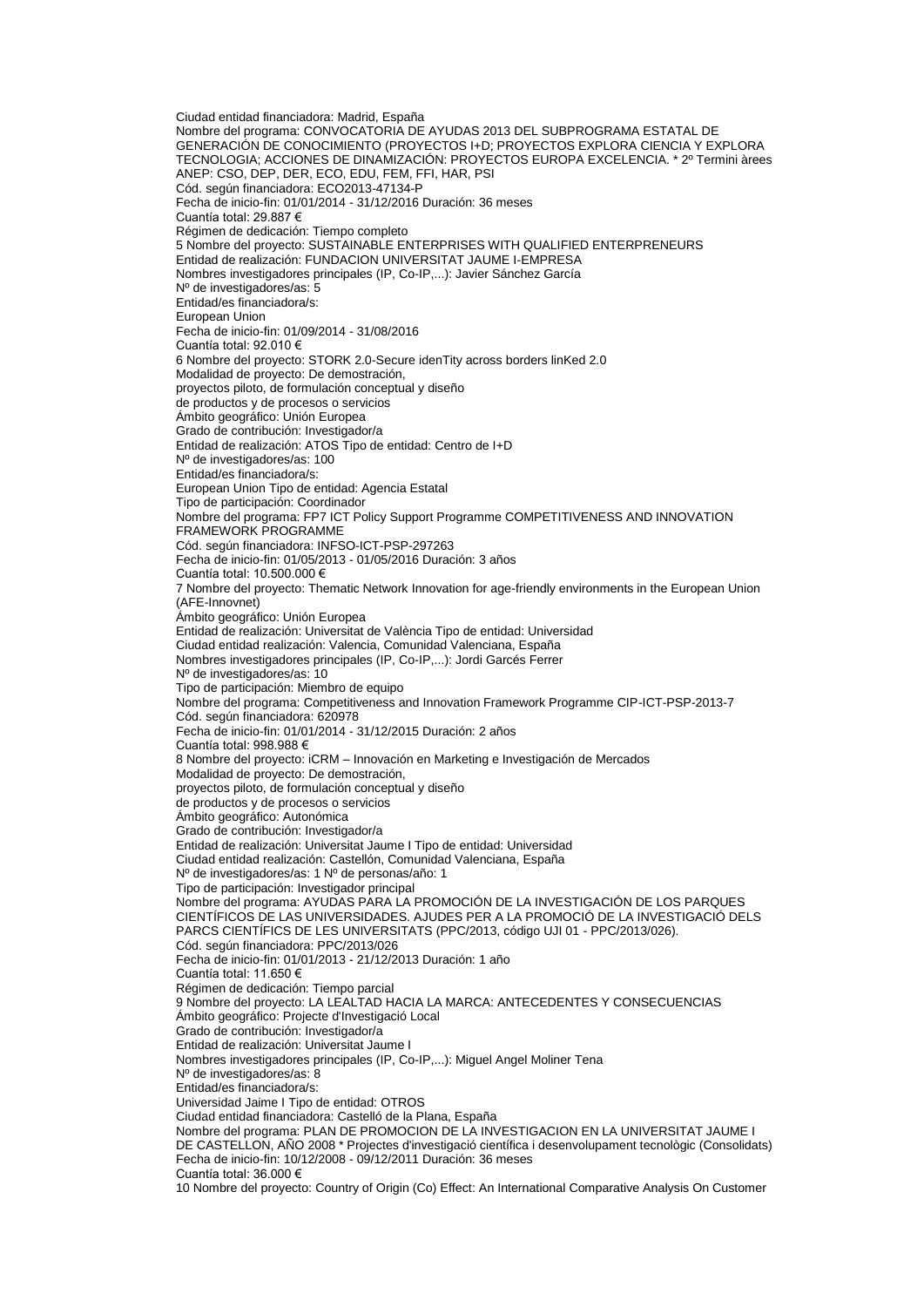Buying Behaviour Ámbito geográfico: Projecte d'Investigació Internacional Grado de contribución: Investigador/a Entidad de realización: Università Degli Studi Di Modena E Reggio Emilia Entidad/es financiadora/s: Fondazione Cassa di Risparmio di Modea, Universidad de Maódena y Reggio Emilia. Fecha de inicio-fin: 01/12/2008 - 01/12/2010 Duración: 24 meses 11 Nombre del proyecto: LA REPUTACION Y LA CONFIANZA EN LAS EMPRESAS NAVIERAS: UN ANALISIS DE SU RELEVANCIA EN LA DECISION DE UTILIZAR EL SHORT SEA SHIPPING POR PARTE DE LAS EMPRESAS DE TRANSPORTE INTERNACIONAL POR CARRETERA Ámbito geográfico: Projecte d'Investigació Autonòmic Grado de contribución: Investigador/a Entidad de realización: Universitat Jaume I Nombres investigadores principales (IP, Co-IP,...): Miguel Angel López Navarro Nº de investigadores/as: 5 Entidad/es financiadora/s: Generalitat Valenciana DIRECCIO GENERAL D'INVESTIGACIO I T.TECNOLOGICA Tipo de entidad: ADMINISTRACIÓN AUTONÓMICA Ciudad entidad financiadora: València, España Nombre del programa: CONVOCATORIA DE BECAS Y AYUDAS PARA EL FOMENTO DE LA INVESTIGACION CIENTIFICA Y EL DESARROLLO TECNOLOGICO EN LA COMUNIDAD VALENCIANA. \* Projectes d'investigació per a investigadors emergents Fecha de inicio-fin: 01/01/2006 - 31/12/2007 Duración: 24 meses Cuantía total: 19.195 € 12 Nombre del proyecto: LA INCIDENCIA DE LAS CARACTERISTICAS DE LOS SOCIOS Y LA ESTRUCTURA DE GOBIERNO SOBRE LOS RESULTADOS DE LAS ALIANZAS HORIZONTALES DE MARKETING Ámbito geográfico: Projecte d'Investigació Local Grado de contribución: Investigador/a Entidad de realización: Universitat Jaume I Nombres investigadores principales (IP, Co-IP,...): Miguel Angel López Navarro Nº de investigadores/as: 5 Entidad/es financiadora/s: Universidad Jaime I Tipo de entidad: OTROS Ciudad entidad financiadora: Castelló de la Plana, España Nombre del programa: PLAN DE PROMOCION DE LA INVESTIGACION EN LA UNIVERSITAT JAUME I, CONVOCATORIA 2005. \* PROYECTOS DE INVESTIGACIÓN MODALIDAD A (EMERGENTES) Fecha de inicio-fin: 01/12/2005 - 30/11/2007 Duración: 24 meses Cuantía total: 14.200 € 13 Nombre del proyecto: VALOR, SATISFACCION Y EFICIENCIA EN LOS SERVICIOS SANITARIOS Ámbito geográfico: Projecte d'Investigació Local Grado de contribución: Investigador/a Entidad de realización: Universitat Jaume I Nombres investigadores principales (IP, Co-IP,...): Miguel Angel Moliner Tena Nº de investigadores/as: 5 Entidad/es financiadora/s: Universidad Jaime I Tipo de entidad: OTROS Ciudad entidad financiadora: Castelló de la Plana, España Nombre del programa: PLAN DE PROMOCION DE LA INVESTIGACION 2003 \* PROYECTOS DE INVESTIGACION CONSOLIDADOS - MODALIDAD B Fecha de inicio-fin: 01/12/2003 - 30/11/2005 Duración: 24 meses Cuantía total: 25.330 € 14 Nombre del proyecto: VALOR, SATISFACCION Y FELICIDAD DE CLIENTES: ANALISIS COMPETITIVO DE LOS SECTORES ESTRATEGICOS DE LA COMUNIDAD VALENCIANA Ámbito geográfico: Projecte d'Investigació Nacional Grado de contribución: Investigador/a Entidad de realización: Universitat Jaume I Nombres investigadores principales (IP, Co-IP,...): Jose Enrique Bigne Alcañiz Nº de investigadores/as: 5 Entidad/es financiadora/s: MINISTERIO DE EDUCACION Y CIENCIA Tipo de entidad: ADMINISTRACIÓN CENTRAL Ciudad entidad financiadora: Madrid, España Nombre del programa: AYUDAS PARA LA REALIZACION DE PROYECTOS DE I+D EN EL MARCO DE DETERMINADOS PROGRAMAS NACIONALES \* PROYECTOS DE I+D MODALIDAD A Fecha de inicio-fin: 01/09/1998 - 01/09/2000 Duración: 24 meses Cuantía total: 22.898,56 € Régimen de dedicación: Tiempo completo 15 Nombre del proyecto: BIREMARK: BASE DE DATOS BIBLIOGRAFICA MULTIMEDIA DE INVESTIGACION DE MARKETING EN ESPAÑA Ámbito geográfico: Projecte d'Investigació Local Grado de contribución: Investigador/a Entidad de realización: Universitat Jaume I Nombres investigadores principales (IP, Co-IP,...): Jose Enrique Bigne Alcañiz Nº de investigadores/as: 8 Entidad/es financiadora/s: